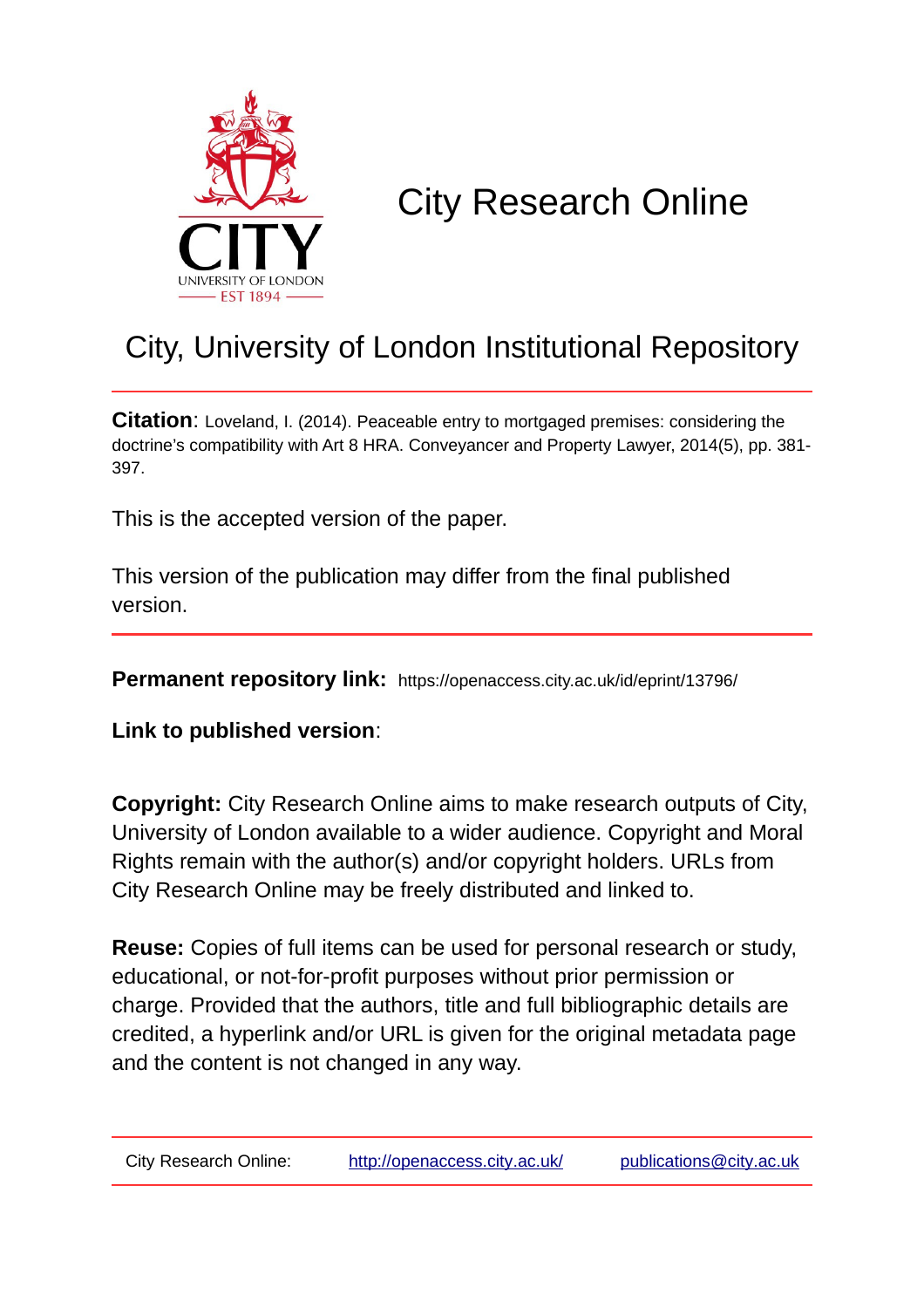peaceable

#### **Peaceable entry to mortgaged premises: considering the doctrine's compatibility with the HRA 1998**

**Ian Loveland \***

**\* City University Law School and Arden Chambers**

**Subject:** Mortgage possession. **Other related subjects:** Human rights

**Keywords:** Peaceable entry: right to respect for the home: mortgage possession.

**Legislation:** Administration of Justice Act 1970s.36; Human Rights Act 1998 Sch. 1 art. 8

**Cases:** *Ropaigelach v Barclays Bank plc* [2000] 1 QB 263

**Summary:** This article discusses the common law doctrine of peaceable entry by a mortgagee into mortgaged premises. It is suggested that the doctrine is incompatible with Art 8 of the Human Rights Act 1998, and that the judgment of the Court of Appeal in *Barclays Bank v Ropaigealach* can no longer be regarded as good law. The article explores the issues through discussion of litigation begun in a county court in which the defendant mortgagee which had exercised the remedy decided to pay damages and costs to the mortgagor rather than defend a claim in trespass.

#### **Introduction**

Until quite recently, I had thought that by far the most preposterous aspect of the common law in the field of housing law from a human rights perspective was the rule in LB Hammersmith and Fulham  $\check{v}$  Monk.<sup>1</sup> That rule permits one joint tenant (A) of residential premises to terminate the other (B) joint tenant's legal rights in their home without giving him/her any warning or notice and without affording a court any role in deciding if inflicting such a cost on B is necessary. The Court of Appeal has latterly concluded in *Sims v Dacorum BC*<sup>2</sup> that the rule is perfectly consistent with the notion of 'respect' for one's home that is protected by Art 8 of Sch. 1 of the HRA 1998. The judgment has been forcefully criticised by Professor Nield in this journal,<sup>3</sup> and Mr Sims is currently seeking permission to appeal the judgment to the Supreme Court.

<sup>&</sup>lt;sup>1</sup> [1992] 1 A.C. 478.

<sup>&</sup>lt;sup>2</sup> [2013] EWCA Civ 12.

<sup>&</sup>lt;sup>3</sup> Nield "Human rights and the rule in Hammersmith v Monk: Sims v Dacorum BC" (2013) *Conveyancer and Property Lawyer* 326. With what I would regard as admirable understatement, Professor Nield criticizes the judgment for: "its lack of meaningful engagement with the questions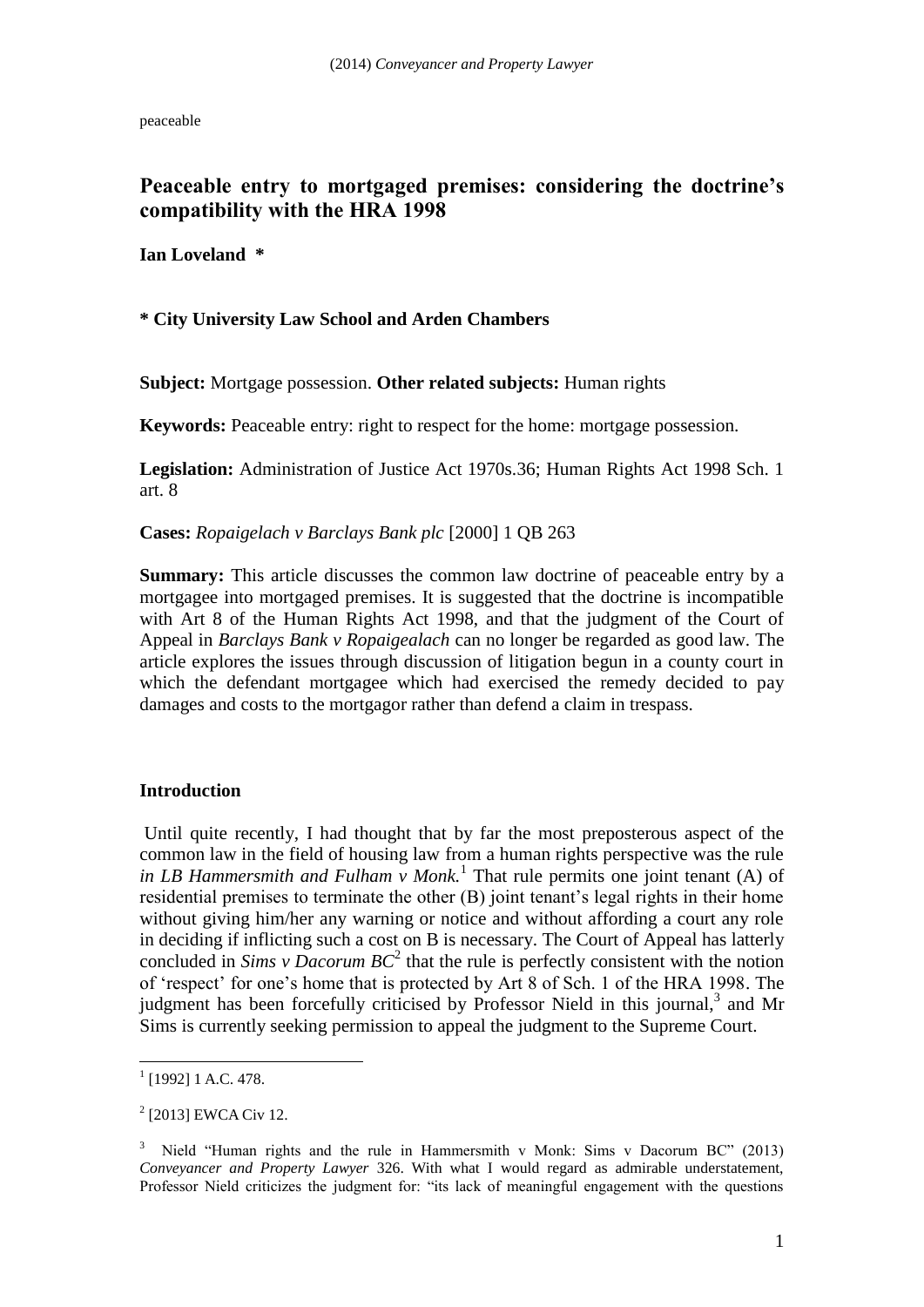*Monk*, I now realise, has a rival in terms of the lack of respect the common law pays to a person's home. It is not a rival one comes across very often either in theory or practice. But there it sits, tucked away shyly in the hedgerow of the common law: a mortgagee's presumptive remdial enitlement to exercise 'peaceable entry' into the mortgagor's home and then sell it. 4

#### **Mr Anderson's home**

1

Mr Anderson,<sup>5</sup> a middle aged man, grew up in a three bedroom terraced house in Manchester. He had lived there for the best part of forty years. He inherited the freehold from his mother when she died in the 1990s. There was no mortgage on the property when she died. But, facing some financial difficulties in the early 2000s, Mr Anderson took out a £60,000 mortgage from a relatively small mortgage and loan provider, which we might call Obelisk Financial Services plc. The house was perhaps worth £100,000 at that point. By 2012 its value had likely increased to £125,000, and the sum outstanding on the mortgage had fallen to around £50,000.

Mr Anderson, who lived alone in the house, had some financial difficulties in 2012 which led him to miss several payments on his mortgage, so that by the end of the year he was £800 or so in arrears. He spent some time away from his home visiting friends, and in May 2013 came back to find that his house had been broken into. A neighbour had called the police who had boarded up the premises to secure them. After contacting the police and having the boards removed, Mr Anderson found that his house was in a dreadful state and returned to stay with friends while he figured out what to do next.

On his next visit to his home, he found this notice stuck on the door and the locks to his house changed:

### **TAKE NOTICE**

\_\_\_\_\_\_\_\_\_\_\_\_\_\_\_\_\_\_\_\_\_\_\_\_\_\_\_\_\_\_\_\_\_\_\_\_\_\_\_\_\_\_\_\_\_\_\_\_\_\_\_\_\_\_\_\_\_\_\_\_\_\_\_\_\_\_\_\_\_

#### **THE HOLDER OF A LEGAL CHARGE OVER THIS PROPERTY, KNOWN AS**

#### **1 ACACIA AVENUE, CLEGGSIDE, MANCHESTER**

#### **INTENDS TO TAKE POSSESSION OF THE PROPERTY AFTER A PERIOD OF FOURTEEN DAYS FROM THE DATE OF THIS NOTICE, PUSUANT TO THE POWERS VESTED IN THE MORTGAGEE AND IN ORDER TO EXERICSE ITS POWER OF SALE**

before the court" and observes: "One cannot help but conclude that the Court of Appeal has dropped into a fairy tale slumber while the clash between the ECtHR and our highest court over the compatibility of mandatory rights to possession has been raging"; ibid at 334.

<sup>4</sup> For the sake of clarity, I should emphasise that it is the remedy that exists at common law. The right which the remedy is vindicating preseumably derives impliedly from by  $\frac{87(1)}{100}$  of the Law of Property Act 1925. My thanks to Martin Sixona nd Sarah Nield for pointing this out to me.

<sup>5</sup> The name is a pseudonym and all identificatory elements of the case have been altered. The factual matrix described is accurate.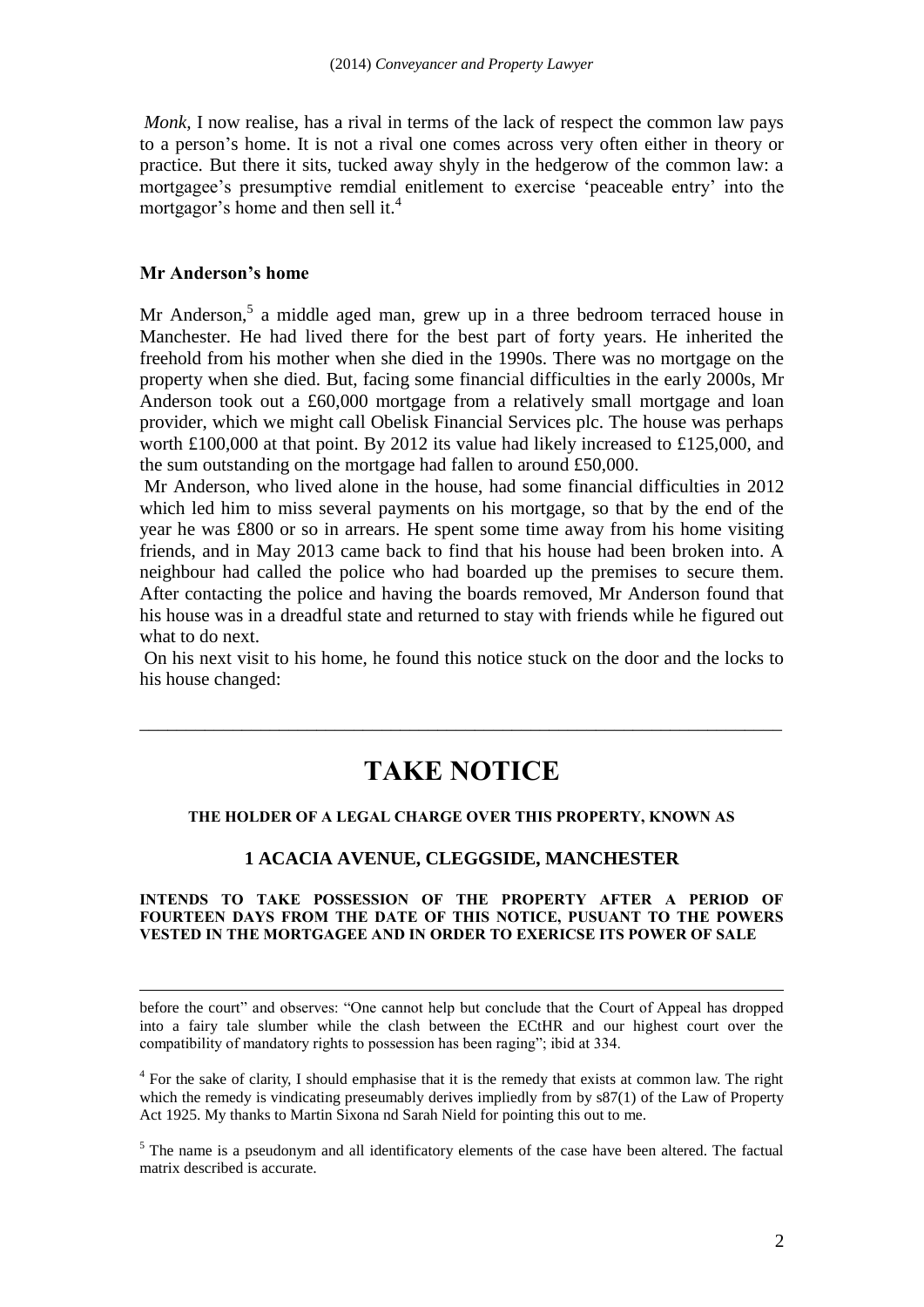**PLEASE NIOTE THAT ANY BELONGINGS LEFT IN THE PROPERTY AFTER EXPIRATION OF THE FOURTEEN DAYS WILL BE REMOVED AND DISPOSED OF AS [sic] AGENT OF THE BORROWER BY VIRTUE OF THE PROVISIONS OF TH E LEGAL CHARGE.**

**ANY PERSONS CLAIMING TO HAVE AN INTERST IN THE PROPERTY SHOULD, WITHIN THE SPECIFIED PERIOD. CONTACT**

**NAME: PSL CORPORATE**

**TELEPHONE ; 123456789**

**DURING THE HOURS 9.00 AM TO 5.00 PM MONDAY –FIRDAY**

**DATED 17TH JUNE 2013**

The fourteen days had by then passed. On phoning the number on the notice, Mr Anderson discovered that Obelisk had assumed – or claimed to have assumed – that he had abandoned the property, had exercised the power of peaceable entry to take possession of the house and had taken steps – including placing an advert on the *Rightmove* property sale website – to sell it. Notwithstanding Mr Anderson's protestations that he had not abandoned the property, he was told the sale would go ahead. A somewhat shaken Mr Anderson promptly approached local a solicitors firm which in turned brief me to represent him.

**\_\_\_\_\_\_\_\_\_\_\_\_\_\_\_\_\_\_\_\_\_\_\_\_\_\_\_\_\_\_\_\_\_\_\_\_\_\_\_\_\_\_\_\_\_\_\_\_\_\_\_\_\_\_\_\_\_\_\_\_\_\_\_\_\_\_\_\_\_**

#### **Mr Anderson's claim**

One of the seminal British constitutional law cases - *Entick v Carrington*<sup>6</sup> – is of course also classifiable as a tort law or land law case, the action being brought for trespass to property and trespass to goods. Camden CJ's enunciation of the law of trespass was couched in grandiloquent language, but is substantive meaning is perfectly clear:

"The great end, for which men entered into society, was to secure their property. That right is preserved sacred and incommunicable in all instances, where it has not been taken away or abridged by some public law for the good of the whole. The cases where this right of property is set aside by private law, are various. Distresses, executions, forfeitures, taxes etc are all of this description; wherein every man by common consent gives up that right, for the sake of justice and the general good. By the laws of England, every invasion of private property, be it ever so minute, is a trespass. No man can set his foot upon my ground without my license, but he is liable to an action, though the damage be nothing; which is proved by every declaration in trespass, where the defendant is called upon to answer for bruising the grass and even treading upon the soil. If he admits the fact, he is bound to show by way of justification, that some positive law has empowered or excused him".

This one might think is just what Obelisk had done to Mr Anderson. It had entered uninvited into his garden and then into his house, changed the locks and excluded him from the premises.

<u>.</u>

<sup>6</sup> 19 Howell's State Trials 1029 (1765).

<sup>&</sup>lt;sup>7</sup> Since there was no-one in occupation of the premises when Obelisk did this, no offence was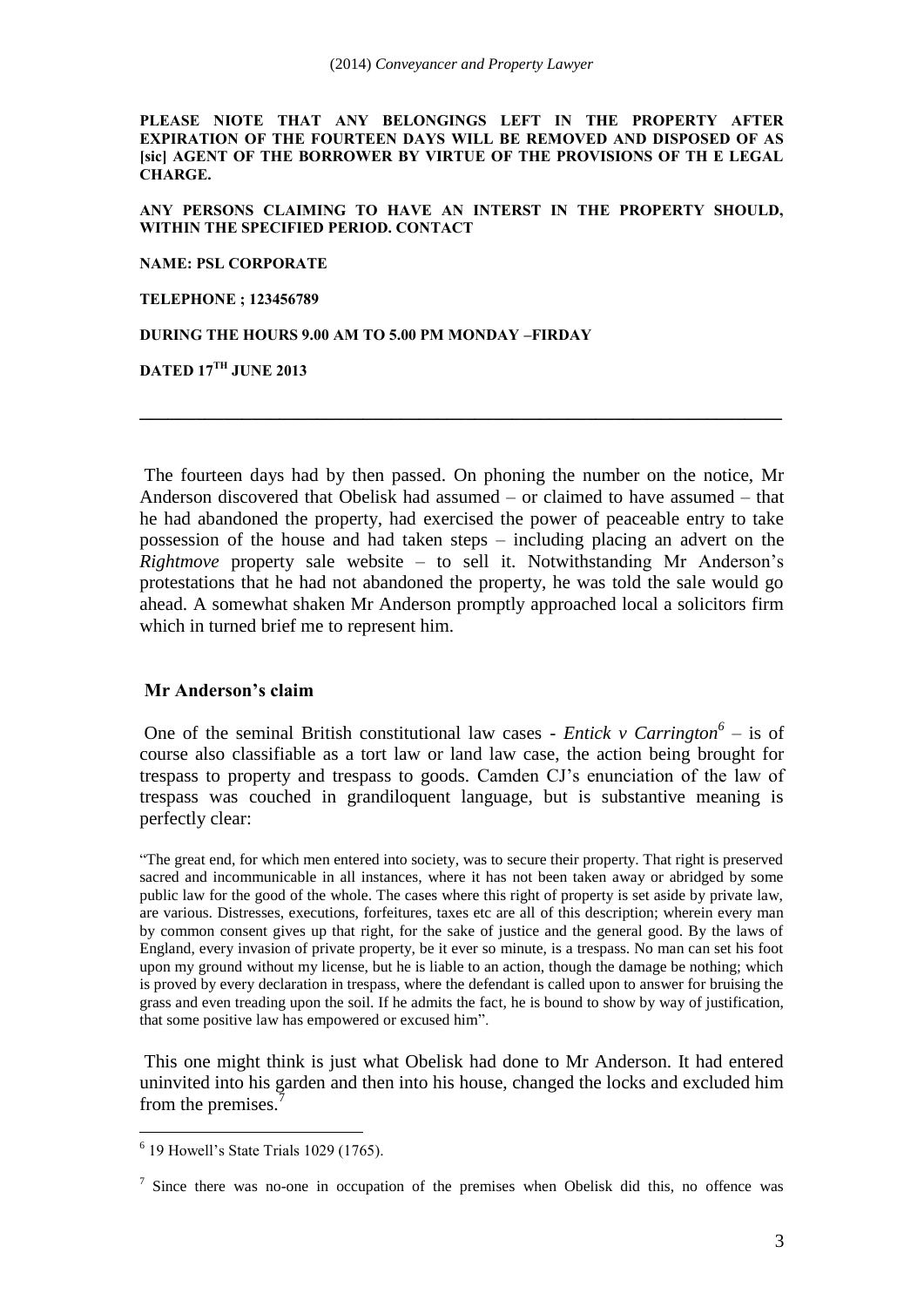But such acts would not amount to a trespass if Obelisk had a lawful entitlement to perform them. And one would assume Obelisk acted on the assumption that it was entitled to do so and so was secure from any suit in trespass because it relied on the common law doctrine of peaceable entry. And of course, if one turns to the judgment of the Court of Appeal in *Ropaigealach v Barclays Bank plc*<sup>8</sup> one might think such an assumption would rest on good law.

#### *Peaceable entry and the Ropaigelach judgment*

While it might come as a surprise to many owner-occupiers, the proposition that a mortgagee is presumptively entitled to immediate possession of the mortgaged premises is a familiar element of our land law.<sup>9</sup> Still more surprising perhaps to the layperson is the point that the entitlement is not contingent on any breach of the mortgage terms by the mortgagor.

In many mortgages relating to residential premises, the presumption is overridden or modified by express agreement. The mortgage agreement will likely specify that the mortgagor enjoys a continuing right to possession for so long as the terms of the mortgage are complied with. It may also constrain the mortgagee from seeking to gain possession of the premises other than by being granted a court order to that effect. In that event, or should the mortgagee follow that course even if not contractually obliged to do so, the mortgagor can invoke the protections of s.36 of the Administration of Justice Act 1970 (hereafter AJA 1970).<sup>10</sup>

#### **36.— Additional powers of court in action by mortgagee for possession of dwelling-house.**

(1) Where the mortgagee under a mortgage of land which consists of or includes a dwelling-house brings an action in which he claims possession of the mortgaged property, not being an action for foreclosure in which a claim for possession of the mortgaged property is also made, the court may exercise any of the powers conferred on it by subsection (2) below if it appears to the court that in the event of its exercising the power the mortgagor is likely to be able within a reasonable period to pay any sums due under the mortgage or to remedy a default consisting of a breach of any other obligation arising under or by virtue of the mortgage.

(2) The court—

(a) may adjourn the proceedings, or

(b) on giving judgment, or making an order, for delivery of possession of the mortgaged property, or at any time before the execution of such judgment or order, may—

(i) stay or suspend execution of the judgment or order, or

committed contrary to the Criminal Law Act 1977 s.6.

8 [2000] 1 Q.B. 263.

1

<sup>10</sup> The text of s.36 is reproduced in full here for reasons outlined at fn xx below and accompanying text.

<sup>&</sup>lt;sup>9</sup> See for example Megarry and Wade, *The law of real property* (2000;  $6<sup>th</sup>$  ed) para 19-067: "Since a mortgage gives the mortgagee a legal estate in possession, he is entitled, subject to any agreement to the contrary, to take possession of the mortgaged property as soon as the mortgage is made, even if the mortgagor is guilty of no default".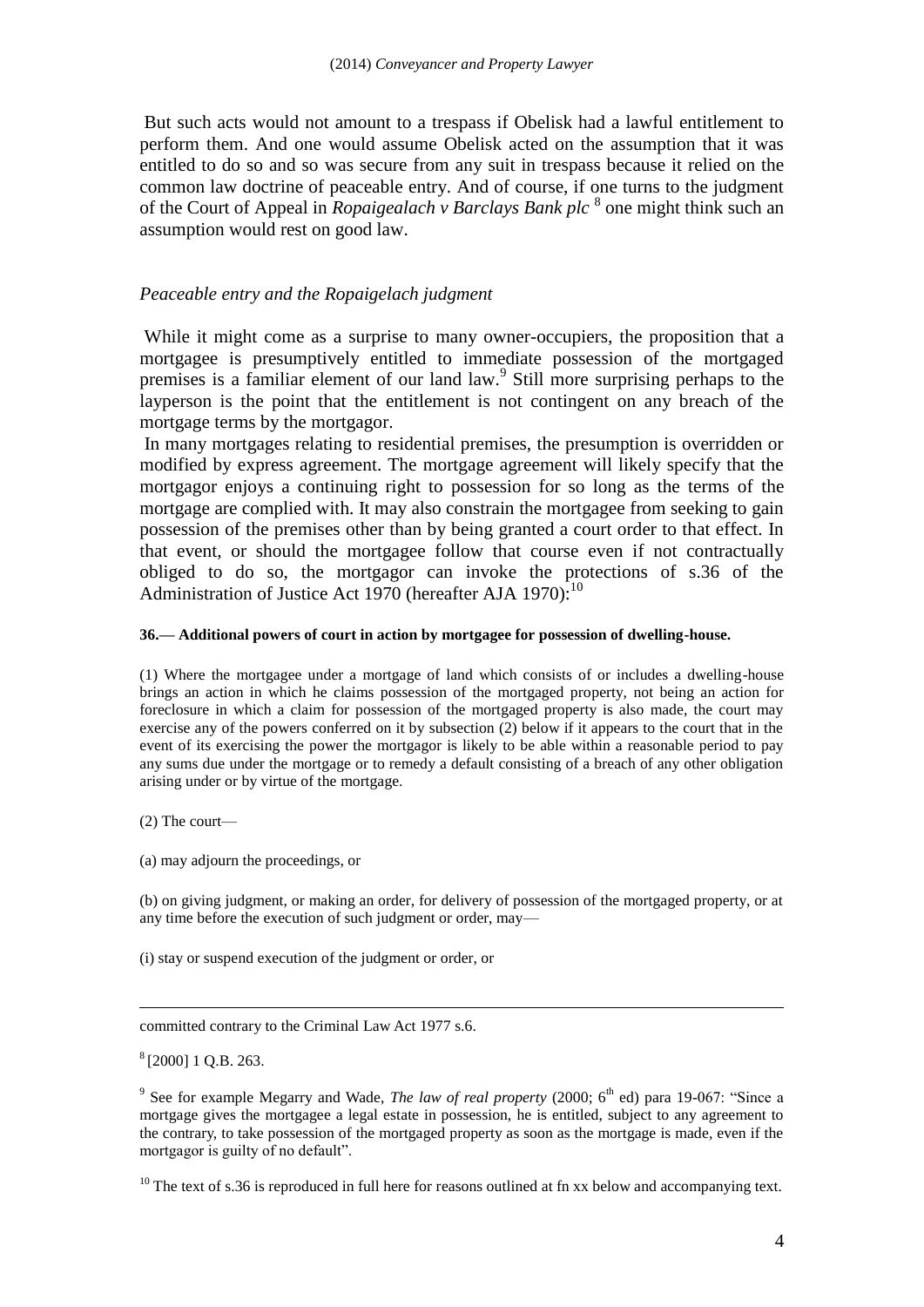(ii) postpone the date for delivery of possession,

for such period or periods as the court thinks reasonable.

(3) Any such adjournment, stay, suspension or postponement as is referred to in subsection (2) above may be made subject to such conditions with regard to payment by the mortgagor of any sum secured by the mortgage or the remedying of any default as the court thinks fit.

(4) The court may from time to time vary or revoke any condition imposed by virtue of this section.

The origins of s.36 are concisely recounted in Chadwick LJ's judgment in  $Ropaigeleach.<sup>11</sup>$  From the mid-1930s,<sup>12</sup> courts developed a practice of adjourning mortgage possessions summons brought on the basis of rent arrears to allow the mortgagor a chance to clear any arrears through instalments. That practice was subsequently held in *Birmingham Citizens Permanent Building Society v Caunt* <sup>13</sup> to be inconsistent with the common law position. A subsequently established Committee on *The Enforcement of Judgment Debts* recommended that the previous practice be given a statutory status in respect of residential dwellings, which recommendation was enacted in s.36 of the AJA 1970.

Mr Ropaigeleach had been unable to invoke the protection of s.36 because Barclays, which held a mortgage over the premises, had sold the property without seeking a court order. The mortgage agreement had prevented Barclays from doing so without having first demanded payments of the sums secured under the mortgage. Barclays had made such a demand. Mr Ropaigeleach maintained that he was unaware of any such demand because he had been away from the property for a period of several months. By the time he returned, the property had been sold.

The crux of his argument (rejected at trial) before the Court of Appeal was that s.36 should be read to apply not just when the mortgagee began possession proceedings, but also – at the mortgagor's application – when the mortgagee sought to bypass the statutory protection by pursuing a common law entitlement. That argument obviously ran headlong into the obstacles presented by then prevailing approaches to statutory interpretation. S.36(1) is very blunt in its term as to the perquisite for the exercise of the court's jurisdiction: "..where…*the mortgagee begins an action*" (emphasis added). The obvious conclusion would therefore be that in the absence of an action begin by the mortgagee, the jurisdiction could not arise.

Mr Ropaigaleach's counsel (Anthony Scrivener QC) thus urged the court to adopt a purposive and contextualised approach to s.36. It is not possible here to engage with the intricacies of those submissions, but crudely put the argument was that the purpose of s.36 was to safeguard a mortgagor's possession of her home if the threat to possession arose because of mortgage arrears but it seemed to the court that the mortgagor was in a position to make adequate financial reparation to the mortgagee. The doctrine of peaceable entry manifestly contradicted that purpose, and if the doctrine was maintained it would provide an obvious means for lenders to bypass the statutory protection given to borrowers by s.36.

 $11$  [2000] 1 Q.B. 263 at 271-273. And see also Clarke, "Further implications of section 36 of the Administration of Justice Act 1970" (1983) *Conveyancer and Property Lawyer* 293.

 $12$  The era in which owner-occupation financed by mortgages was beginning to become widespread.

 $13$  [1962] Ch. 883, esp at 912 per Russell J.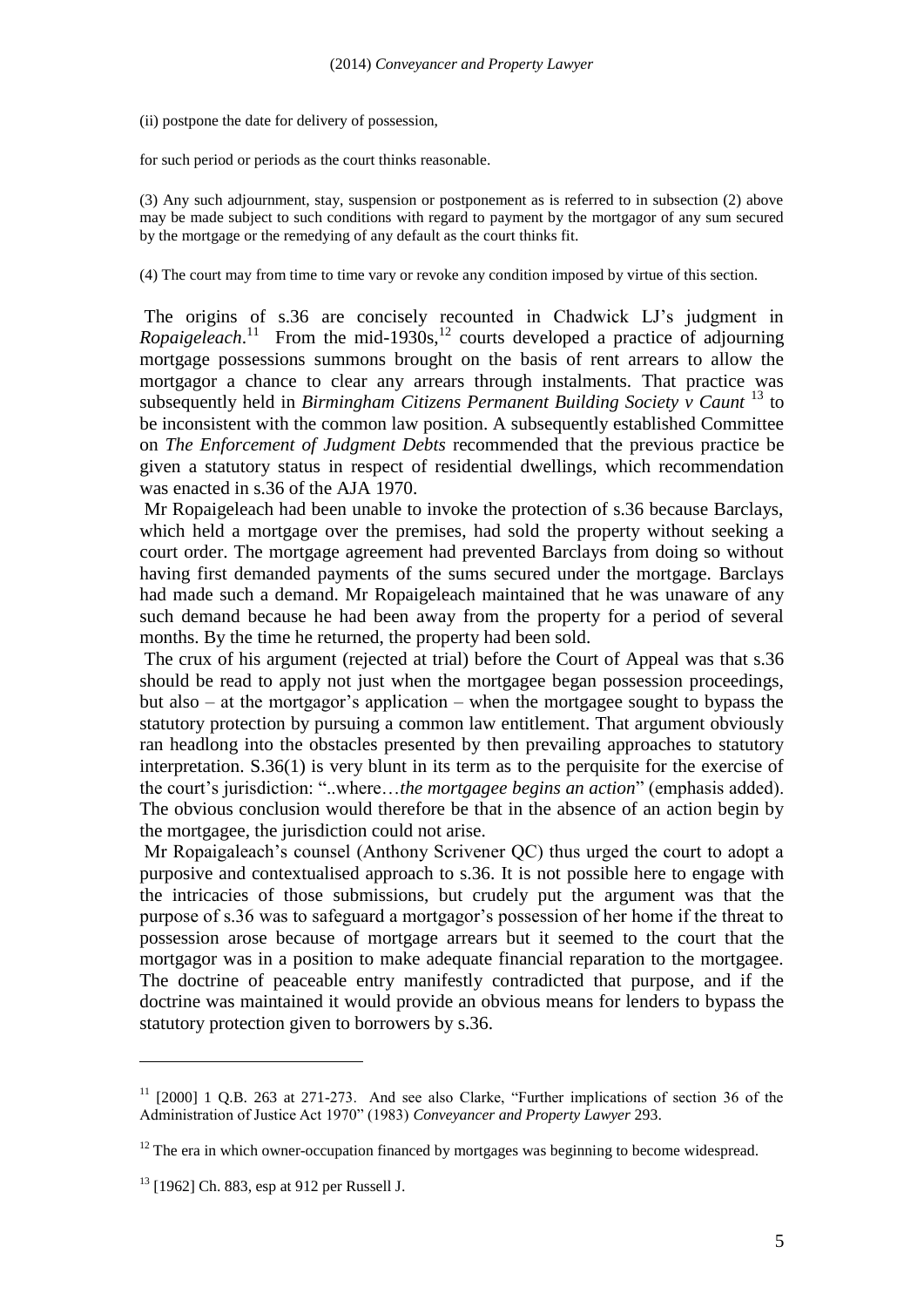Mr Ropaigaleach relied heavily on an analysis of the problem he faced advanced by Alison Clarke in this journal in 1983.<sup>14</sup> The article had it seemed persuaded Mantel LJ to grant permission for the appeal.<sup>15</sup> Clarke noted that a literal construction of  $s.36$ would indicate that it could not be applied (responsively by the mortgagor) to the mortgagee's exercise of peaceable entry:

"It is anomalous and undesirable to protect mortgagors against eviction by court process yet leave them open to eviction by self-help, particularly if--as apparently would be the case--the mortgagee's right to use self-help continued notwithstanding that he had applied to the Court for immediate possession and had been refused."<sup>16</sup>

The twin thrust of Clarke's article was that while there were very strong policy arguments for reading s.36 to have just such an effect, prevailing norms of statutory interpretation would seem to make it very difficult for a court to do so:

"The courts would therefore be faced with a difficult task in interpreting section 36 as removing the mortgagee's right to take possession peacefully. Arguably, it is a task they should refuse to undertake: reading words into a statute in order to restrict a common law property right is not usually regarded as justifiable, and one would expect the courts to be particularly reluctant to do so where, as here, it is not at all clear either what the words should be or where in the section they should be inserted".<sup>17</sup>

Chadwick LJ's leading judgment was neither receptive nor obviously sympathetic to these submissions. While describing Alison Clarke's critique as: "a careful and scholarly analysis<sup>18</sup> Chadwick LJ was not willing to push at the boundaries of constitutional possibility to arrive at a construction of s.36 which embraced peaceable entry. The law was correctly stated by the Law Commission in a recent report, and if the law was to be changed that was a matter for Parliament rather than the courts. Chadwick LJ drew on passages in two Law Commission publications:

"The language of the section, as well as the circumstances in which it was enacted, lend strong support to the view expressed in the Law Commission Working Paper No. 99 on Land Mortgages (1986), at p. 103, para. 3.69:

"(a) The court can exercise its discretion [under section 36 of the Act of 1970] only if the mortgagee applies to it for a possession order: technically, therefore, the mortgagee can deprive the mortgagor of protection by electing to seek some other means of enforcement."

There is a passage to the same effect in the report which followed that working paper: "Transfer of Land - Land Mortgages" (1991) (Law Com. No. 204), p. 38, para. 6.16:

"….. If the mortgagee prefers to obtain a court order for possession rather than obtain possession extrajudicially the court has power, if the property is a dwelling house, to withhold or delay the order on

 $14$  Op. cit. n.10 above.

<sup>&</sup>lt;sup>15</sup> [2000] 1 Q.B. 263 at 268.

 $16$  Clarke op. cit at 296.

<sup>&</sup>lt;sup>17</sup> Ibid at 295-296

<sup>18</sup> [2001] 1 Q.B. 263 at 274.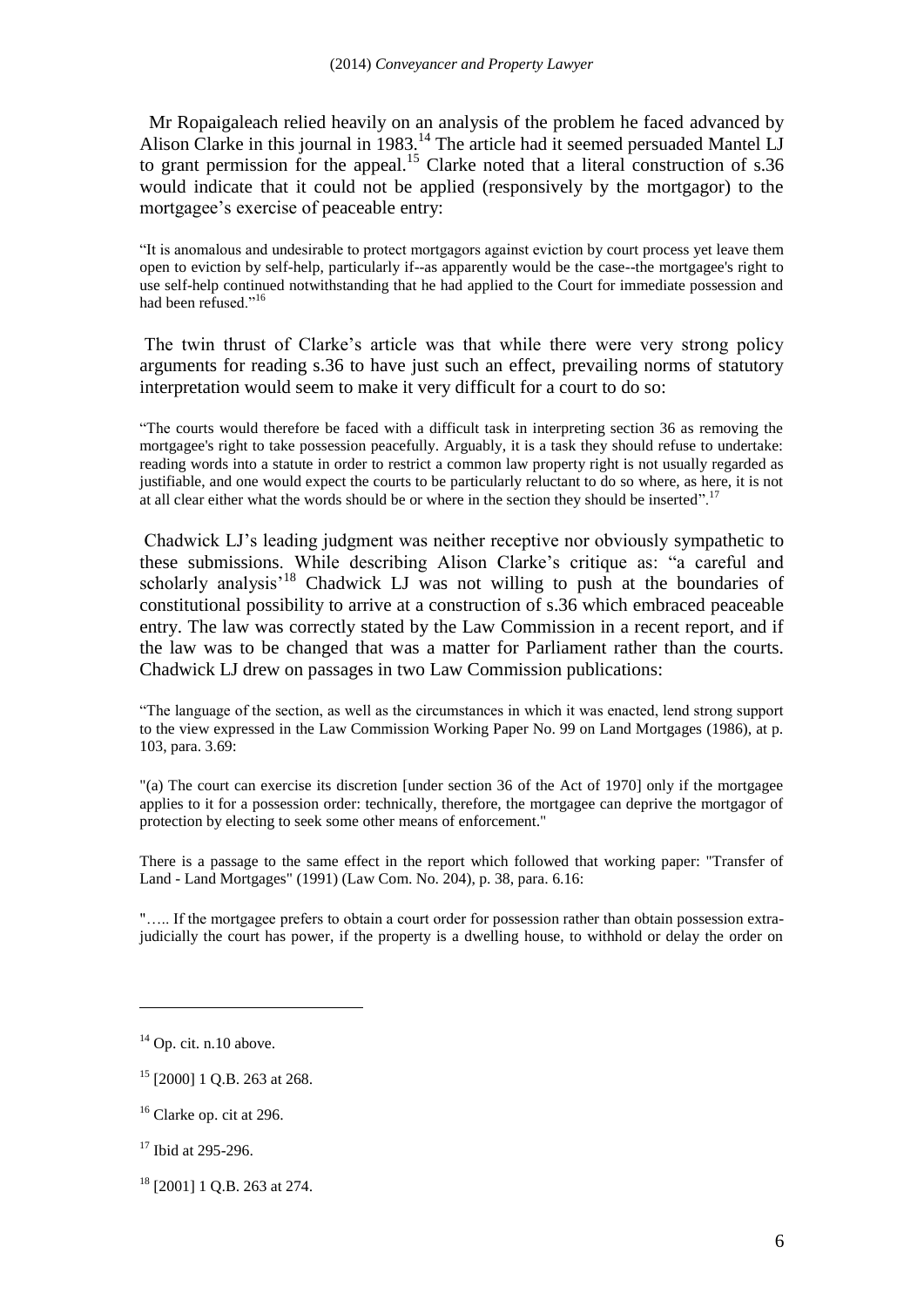condition that the mortgagor remedies any default. Otherwise, the court has no power to regulate the exercise of the right: it is a matter in which equity has consistently refused to intervene.""<sup>19</sup>

Chadwick LJ neglected - perhaps surprisingly - to quote the final sentences of the relevant paragraph of the report:

"Consultation confirmed the view expressed in this working paper that this right is neither needed nor wanted by mortgagees, and that its continued existence is an unnecessary complication in the law: in practice, reputable mortgagees treat the right as a remedy, exercising it only when necessary for the protection or enforcement of the security. We recommend that the law should reflect this practice and that it should be an overriding provision of a formal and an informal mortgage that the mortgagor is entitled to the possession of the property, with the mortgagee being entitled to take possession only in specified circumstances…."

The recommendation buttresses the argument that Mr Ropaigealach should not be able to invoke s.36 in two senses. Firstly, in a narrow land law sense, it offers an 'authority' that s.36 had a limited purposive scope. Secondly, in a broader constitutional sense, the fact that the recommendation was laid before Parliament but not 'acted' upon could be taken as indicating that Parliament was content to leave the common law rule in place. Chadwick LJ concluded that what Mr Ropaigealach was asking the court to do was just not 'possible':

"I find it impossible to be satisfied that Parliament must have intended, when enacting section 36 of the Act of 1970, that the mortgagee's common law right to take possession by virtue of his estate should only be exercisable with the assistance of the court. In my view, the only conclusion as to parliamentary intention that this court can properly reach is that which can be derived from the circumstances in which the section was enacted, the statutory context in which it appears and the language which was used. All point in the same direction. Parliament was concerned with the problem which had arisen following Birmingham Citizens Permanent Building Society v. Caunt [1962] Ch. 883 ; it intended to restore the position to what it had been thought to be before that decision; and it did not address its mind to the question whether the mortgagor required protection against the mortgagee who took possession without the assistance of the court.".<sup>20</sup>

Clarke LJ, with more noticeably evident reluctance, delivered a concurring judgment LJ at 283F:

"….I agree that it cannot readily be inferred that Parliament intended to give protection to mortgagors in such a case. It does however strike me as very curious that mortgagors should only have protection in the case where the mortgagee chooses to take legal proceedings and not in the case where he chooses simply to enter the property. As Alison Clarke put it in her illuminating article "Further implications of section 36 of the Administration of Justice Act 1970" in The Conveyancer & Property \*284 Lawyer (1983), p. 293, to which Chadwick L.J. has referred, it is anomalous and undesirable to protect mortgagors against eviction by court process yet leave them open to eviction by self-help…

Like Chadwick LJ however, Clarke LJ eventually concluded that the curious anomaly could not be cured by currently accepted techniques of statutory interpretation:

"[I]n my judgment the problem should be approached by reference to the legal rights of the mortgagee and to the legitimate interests of the mortgagor in the light of the purpose of the Act. In these

<sup>&</sup>lt;sup>19</sup> Ibid at 273-274. Law Commission "Transfer of land – land mortgages" (1991) (Law Com. No 204) is available at:

<http://www.official-documents.gov.uk/document/hc9192/hc00/0005/0005.pdf>

 $20$  [2000] 1 O.B. 263 at 282.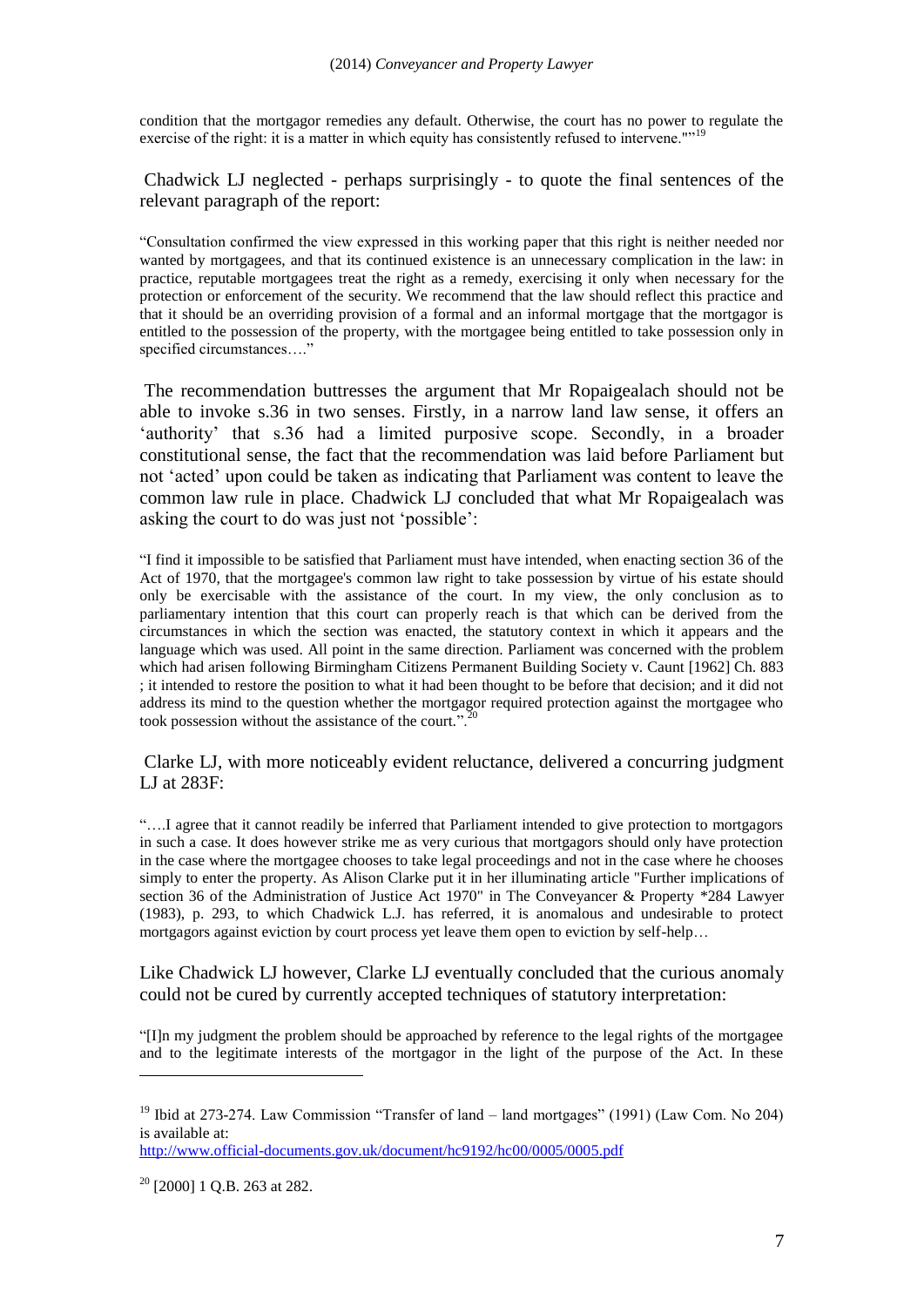circumstances, if it were possible to construe section 36 by affording mortgagors protection whether or not the mortgagee chose to obtain possession by self-help or legal action, I for my part would do so. I have however been persuaded that it is not possible"

Writing in the *Cambridge Law Journal*, <sup>21</sup> Martin Dixon suggested that the Court of Appeal had no real option but to decide the case as it had. He was however concerned by the potential implications of the judgment:

"The lacuna in section 36 revealed by *Ropaigealach,* operative when either the mortgagee or its successor seeks possession without a court order, may spark new interest in self-help, at least among those mortgagees with dubious lending practices".<sup>22</sup>

Expressing a view echoed by other commentators<sup>23</sup> – a view consistent with the Law Commission's neglected 1986 recommendation – Dixon suggested Parliament should modify s.36 to remove the lacuna. No amendment was passed. Parliament, it seemed, had done nothing to address the issue.

Well, not directly. Although *Ropaigeleach* is reported in the 2000 volume of the Queens Bench Reports, it was argued in October 1998 and judgment was handed down in December. The sale occurred in 1996. Unsurprisingly no thought was given in argument to the possible significance of Art 8 ECHR or Art 8 HRA. Even if such thought had been given, (as it was by Dixon in his critique of the judgment)<sup>24</sup> it is not likely that any relevant principles would have been identified. Notwithstanding this judgment, we issued (in the county court) a claim in trespass for damages and an interim injunction to get Mr Anderson back in his home and stop Obelisk trying to sell it. Fifteen years is after all a very long time in constitutional law terms.

#### *Mr Anderson's arguments*

Having begun our skeleton argument with a recitation of the background facts, we put our case quite bluntly:

- 6. It is the Claimant's case that *Ropaiglech* is no longer good law. The doctrine of peaceable entry when exercised in relation to a person's home is incompatible with HRA 1998 Sch.1 Art 8.
- 7. To restore compatibility, the doctrine must be abolished or amended, or the Administration of Justice Act 1970 s.36 must be construed per HRA 1998 s.3 in a fashion which subjects the doctrine to the court's statutory jurisdiction in s.36.
- 8. This defendant has trespassed into the Claimant's home. It has unlawfully evicted him from his home. It has trespassed against his possessions. Until such time as the

<sup>21</sup> "Sorry, we've sold your home: mortgagees and their possessory rights" (1999) *CLJ* 281.

 $22$  Ibid at 283.

<sup>23</sup> See for example Dunn, "No tempering of the wind for the shorn lamb" (1999) *Conveyancer and Property Lawyer* 263 .

<sup>24</sup> And see also the perceptive analysis by Paton "Mortgagees can help themselves" (1999) *New Law Journal* 614.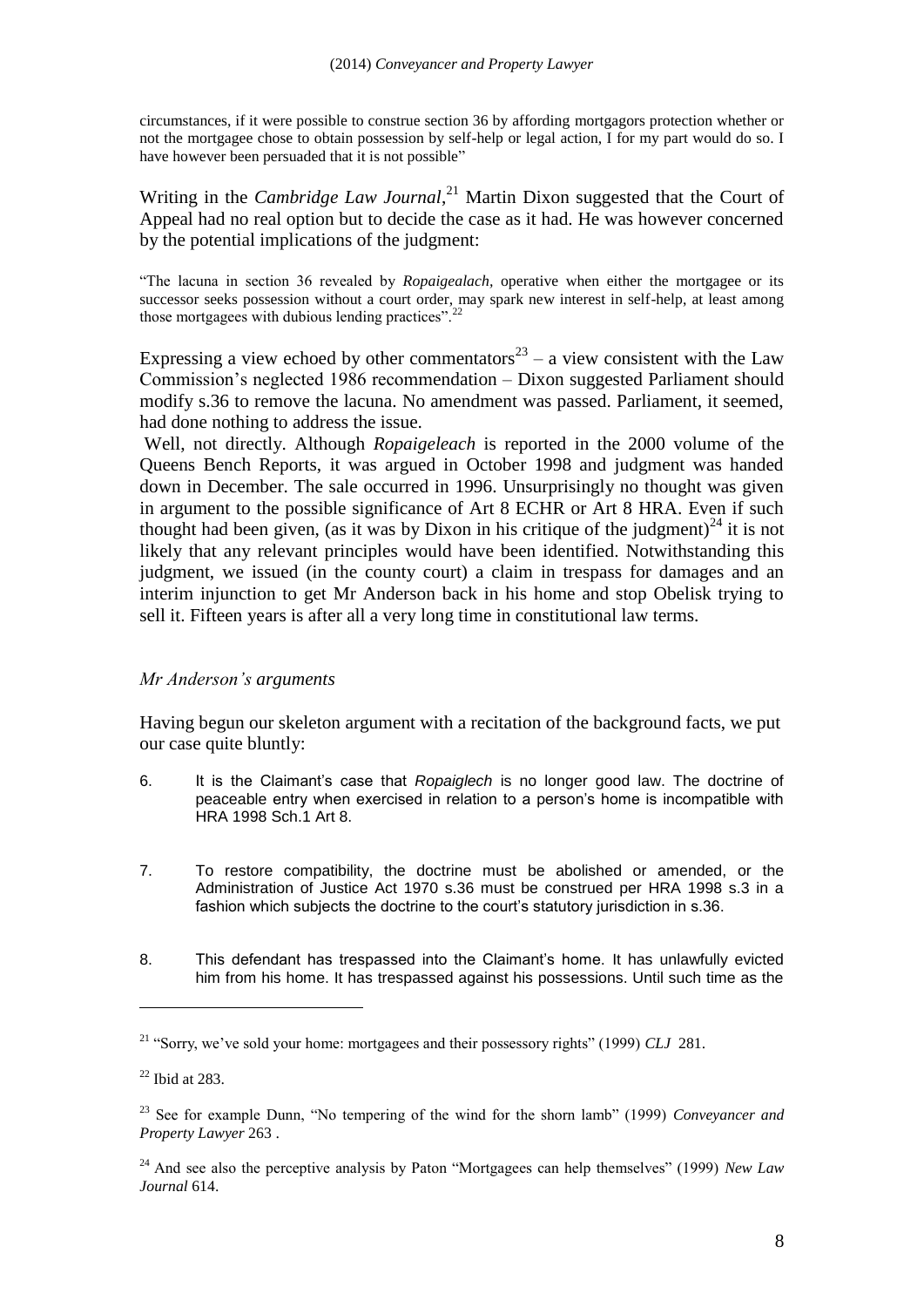claim is heard, the Defendant must be compelled to readmit the Claimant to his home and must be restrained from taking any steps to sell the property.

Working on the assumption that the place from which a court starts its analytical journey may have a significant bearing on the place where it ends up, we began our submissions by identifying what we argued were now firmly established HRA principles with which the content of normatively inferior common law had to comply.<sup>25</sup> The point was to present the issue as an HRA case which involved a land law issue rather than vice-versa.

The first step was therefore to make concise submissions as to the effect of *Manchester City Council v Pinnock*, <sup>26</sup> in which the Supreme Court eventually accepted that HRA Art 8 created a freestanding statutory defence to a possession claim in respect of a person's home. That defence, we suggested, has two distinct but related elements. The first, substantive dimension of the defence was that the interference with the Art right to respect for the home had – if the matter was raised by the defendant – to be demonstrated by the claimant to be necessary (or proportionate). Mr Anderson was facing eviction from and sale of his home, which might be thought rather extreme interferences with his Art 8 rights. The second, procedural dimension of the defence is that the issue of proportionality must be evaluated by an independent court or tribunal. We therefore framed our submissions in this way:

#### **2. HRA 1998 Art 8**

- 10. HRA 1998 Sch 1 Art 8 requires that a person cannot lawfully be evicted from her home against her will unless she is afforded the opportunity to have a court determine if that eviction is necessary or 'proportionate'.
- 11. This is now trite law. It is trite law not just because HRA 1998 s.2 has compelled our courts to take account of the meaning accorded by the ECtHR to Art 8 ECHR and to give Art 8 HRA the same meaning. The Supreme Court has accepted in *Manchester City Council v Pinnock* [2011] UKSC 6; [2011] 2 AC 104 that the meanings of Art 8 ECHR and Art 8 HRA 1998 Sch.1 in the context of possession proceedings are identical (para 48-49).
- 12. This court is no doubt familiar with the ECtHR's consistently stated assertion, latterly in *Kay v United Kingdom* [2011] H.L.R. 2, that (emphases added)**:**

'68. As the Court emphasised in McCann (cited above, § 50), *the loss of one's home is the most extreme form of interference with the right to respect for the home*. Any person at risk of an interference of this magnitude should in principle be able to have the proportionality of the measure determined by an independent tribunal in light of the relevant principles under Article 8 of the Convention, notwithstanding that, under domestic law, his right to occupation has come to an end.'

<sup>&</sup>lt;sup>25</sup> The footnotes in the text of the skeleton argument have been added for the purposes of this article to explain or embellish the written submissions made. In essence they are the supplemental submissions one might expect to make orally in response to questions from the bench, but which would make a skeleton argument rather too long if included in written form.

 $26$  [2011] UKSC 6; [2011] 2 A.C. 104.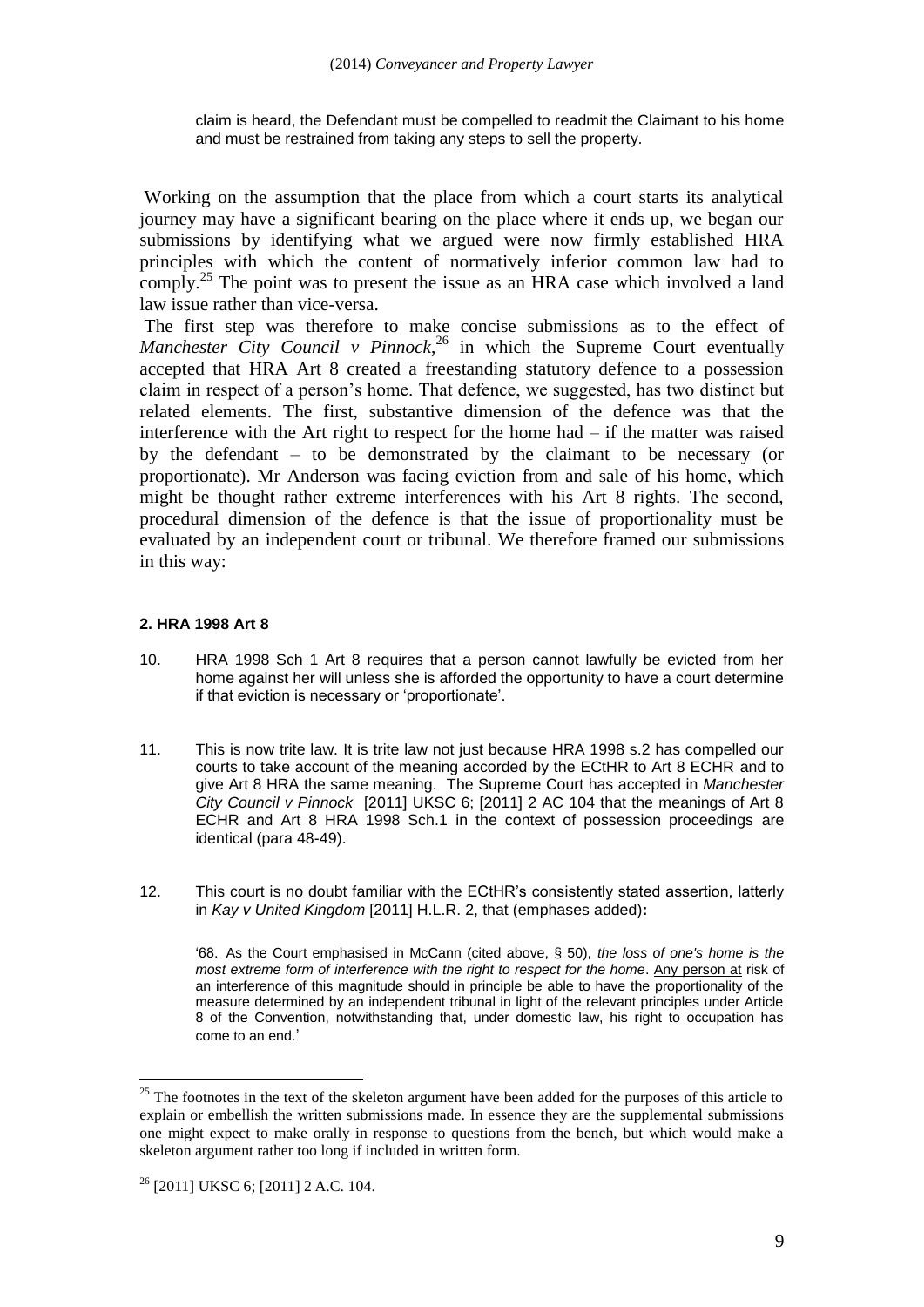13. We underline the phrase 'any person'.

We then decided to buttress this point with an observation which - perhaps rather curiously – seems not to have been made much of in the plethora of Art 8 housing cases which have come before the courts in recent years:

14. But the point should also be regarded as trite law because – although this is often overlooked - the 'respect' that Parliament has demanded be shown to a person's home by enacting HRA 1998 Art 8 is an ordinary English word, bearing an accepted meaning (per the Concise Oxford Dictionary);

'1. regard with deference, esteem or honour. 2 a avoid interfering with, harming, degrading, insulting, injuring or interrupting. b treat with consideration…..'

15. Exercise of a proportionality jurisdiction by a court achieves this end.

We had underlined the phrase 'any person' in *Kay v United Kingdom* for two reasons. The first was to make it clear that while we understood that the substantive dimension of an Art 8 defence would rarely succeed, the substantive issue was consequential to an anterior procedural dimension that was an absolute entitlement. The point sounds almost facetious: if the entitlement is to have proportionality determined by a court, then one must first be able to put the matter before a court.

16. It is correct that an Art 8 entitlement will only secure a person's occupancy or possession of her home in a *substantive* success in rare (or 'exceptional') circumstances. But the *procedural* entitlement is that it is *always* for a court to form that judgment. Many, perhaps most litigants will fail to convince a court that Art 8 provides them with an effective substantive protection. But *all of them* ('any person') are (is) entitled to have the court ask and answer that question.

The second reason for dwelling on the 'any person' notion was to anticipate any submission from the Defendant that Art 8 only bit on actions taken by core public authorities or by hybrid public authorities performing public functions.  $^{27}$  Obelisk fell into neither category: it was a private sector body exclusively concerned it seemed with making money.

- 17. The proportionality principle inherent in Art 8 ECHR and Art 8 HRA applies as readily when the body or person seeking to remove the person from her home is a private body as when it is a government body. The entitlement attaches to 'any person'. This is because, in either case, the true 'Defendant' is the law.
- 18. While the Supreme Court left this point as to the so-called 'horizontal effect' of Art 8 in the housing law context open in *Pinnock*, the ECtHR has applied the principle in a

<sup>&</sup>lt;sup>27</sup> See the judgment of the Court of Appeal in R (Weaver) v *London and Quadrant Housing Trust* [2009] EWCA Civ 587: [2010] 1 W.L.R. 363.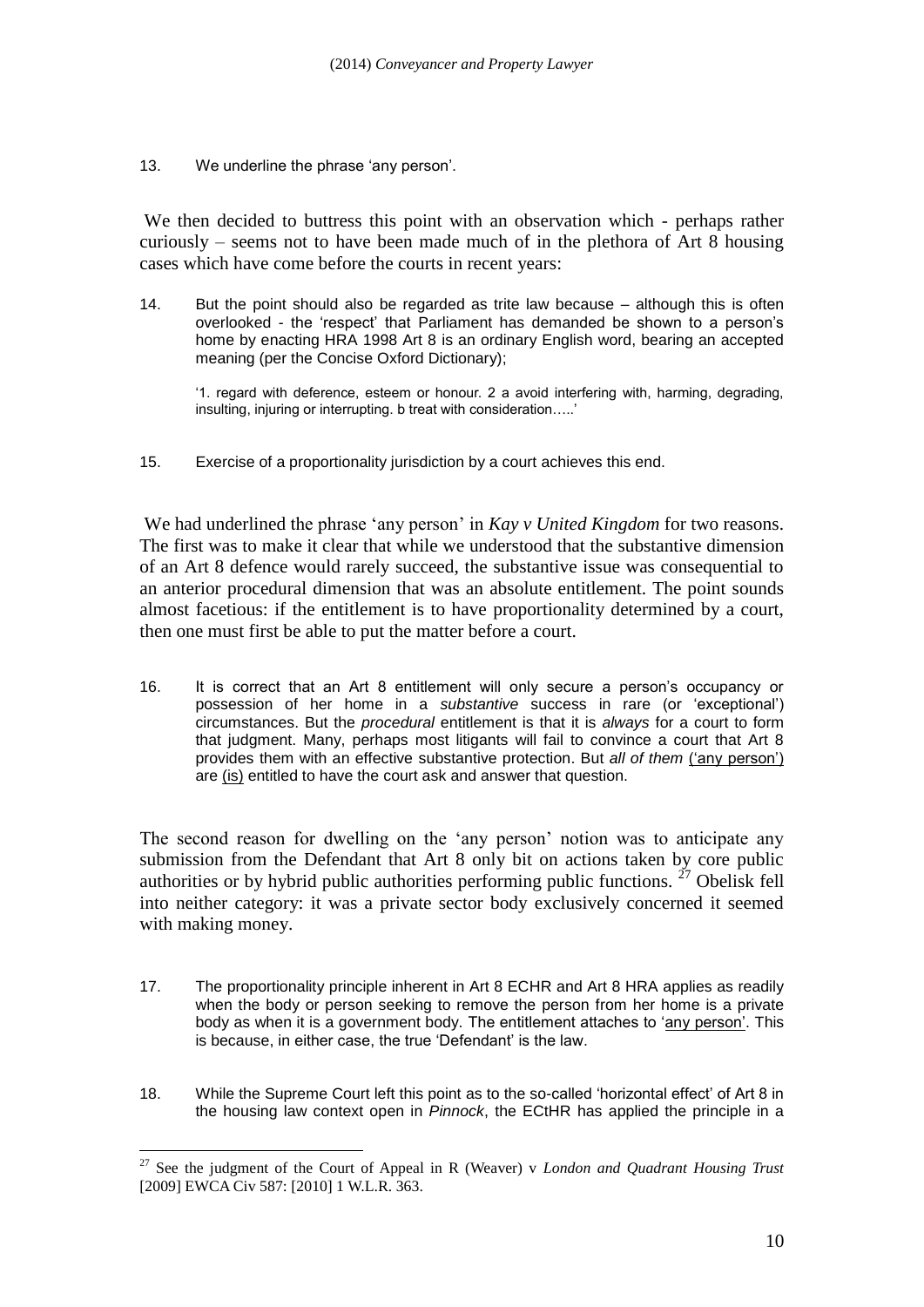series of cases. Obvious points of reference are: *Belchikova v Russia* (Application no. 2408/06; 25th March 2010); *Brezec v Croatia* (App no 7177/10) 18 July 2013; *Zehentner v Austria* (2011) 52 E.H.R.R. 22. 28

This was why we had planted the point in para 11 of the skeleton that Art 8 ECHR and Art 8 HRA had the same meaning:

19. Since the Supreme Court in *Pinnock* has indicated that Art 8 ECHR and Art HRA bear the same meaning (see para 11 above), Art 8 HRA must be taken as being applicable in matters arising between private parties.

The difficulty which peaceable entry posed from an Art 8 perspective did not seem to require much elaboration:

#### **3. Peaceable entry**

1

- 21. The common law doctrine of peaceable entry obviously functions to protect the financial interests of the mortgagee. That is equally obviously a legitimate interest from an Art 8 perspective.
- 22. But the rule accords that interest an absolute weight. It makes no attempt to balance that interest against the mortgagee's Art 8 entitlements (because of course such rights did not exist when the rule came into being).
- 23. The rule shows no consideration, esteem deference or honour at all to Mr Lawrence's right to respect for his home of his home. The doctrine harms, degrades, insults and interrupts that right to respect.
- 24 And the doctrine does this because it affords no proportionality jurisdiction to the court. It affords no mechanism for a judicial assessment of the necessity of eviction. It is a rule which bears a constant capacity to be utterly arbitrary and capricious in its effect.

The next stage of the argument was to suggest ways in which the incompatibility should be removed. The obvious first route would be a simple suggestion that the common law rule should be amended or abolished. We decided however to use that as our fallback position. As our first line of attack we suggested that the best route to achieving incompatibility was to invoke HRA 1998 s.3 to re-interpret s.36.

There were to reasons for taking this point as our primary argument. The first was that it removed any scope for the defendant to argue that because as a private company it did not fall within HRA 1998 s.6, the HRA was inapplicable to this

<sup>&</sup>lt;sup>28</sup> The ECtHR has not expressly stated in any of these cases that Art 8 (ECHR) is applicable in actions between private parties. But since the cases in issue were between private parties, it is  $-$  we suggested  $$ a necessary inference that it does apply. The point, we were ready to say, is so obvious that it does not need stating. This led us into the point made at para 19. The relevant passage in *Pinnock* is at para 49[2011] UKSC 6; [2011] 2 A.C. 104.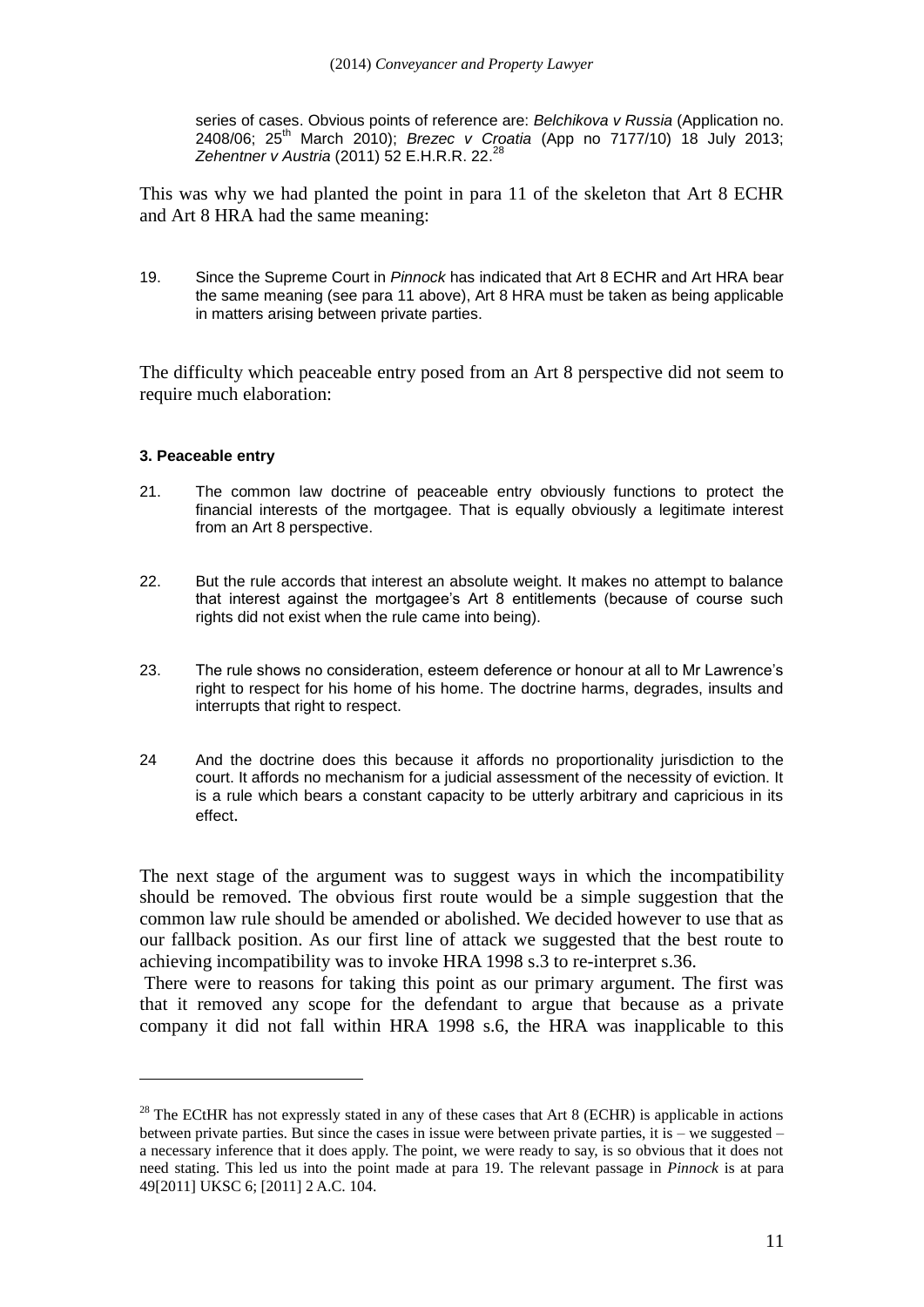litigation. The obvious source to rebut any such contention is the judgment of Keene LJ in *Ghaidan v Mendoza*: 29

[37]… First, the concession made on behalf of the respondent that the appellant's rights under the European Convention on Human Rights are relevant to the construction of para 2 of Sch 1 to the Rent Act 1977, even though this is litigation between two private individuals, was a proper one. Section 6(1) of the Human Rights Act 1998 ('the 1998 Act') makes it unlawful for a public authority to act in a way which is incompatible with a Convention right, and by virtue of  $s$  6(3)(a) this court is a public authority. It follows that this court cannot act incompatibly with a Convention right, unless (see s  $6(2)$ ) the court is acting to give effect to or enforce provisions of or made under primary legislation which cannot be read or given effect in a way which is compatible with such a right.

[38] That patently takes one to s 3 of the 1998 Act, with its obligation on the court to read and give effect to primary and secondary legislation in a way compatible with Convention rights 'so far as it possible to do so'.

We then framed our submission in this way, having taken the view that perhaps the best way to preface any submission as to the effect of HRA s.3, but especially any submission made in the context of housing law, is orally to take one's judge - who may be of a nervous or timid constitutional disposition - to the observation of Lord Phillips in *LB Hounslow v Powell*: 30

[98]….section 3 of the 1998 Act applies to all legislation, whether enacted before or after the 1998 Act came into force. In so far as this alters the construction given to legislation before the 1998 Act came into force, the 1998 Act has the effect of amending legislation: see Ghaidan v Godin- Mendoza [2004] 2 AC 557.

#### **4. Removing the incompatibility**

- 25. The incompatibility can be removed in one of two ways:
	- 1. By lending a new meaning to the Administration of Justice Act 1970 s.36;

or

<u>.</u>

2. By amending or abolishing the common law rule.

#### 4. 1. Lending a new meaning to the Administration of Justice Act 1970 s.36

- 26. Clearly, the common law rule would be inapplicable if it was inconsistent with a statutory provision. The rule can now properly be seen as inconsistent with the requirements of the Administration of Justice Act 1970 s.36:
- 27. The merits jurisdiction granted to the court under s.36 is manifestly sufficient to achieve compatibility with Art 8. The obvious difficulty facing the court in a case such as this is that the s.36 power is limited on its face to use in response to possession

<sup>29</sup> [2003] Ch. 380 at [37-38]. The analysis was not questioned when *Mendoza* went to the House of Lords.

<sup>30</sup> [2011] UKSC 8; [2011] 2 A.C. 186.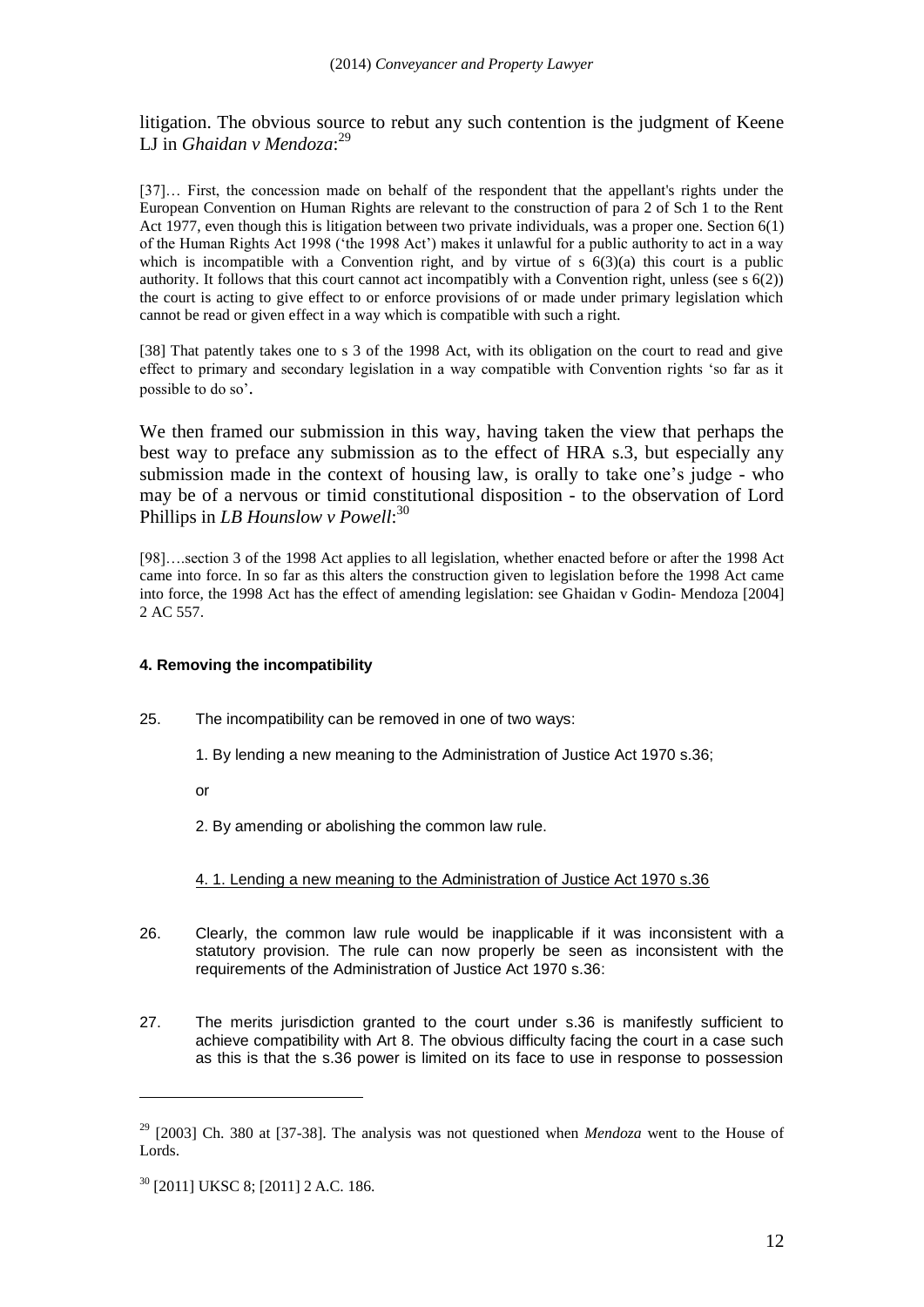proceedings initiated by the mortgagee. In circumstances of peaceable entry by the mortgagee there are of course no possession proceedings.

- 28. The question of whether s.36 could be extended to cover peaceable entry was before the Court of Appeal in *Ropaigaileach v Barclays Bank plc* [2000] 1 Q.B. 263.
- 29. The Court declined to read s.36 in this fashion because to do so would have involved an improper departure from accepted canons of statutory interpretation; see especially Clarke LJ at 283F....: and 286 E....:<sup>31</sup>
- 30. *Ropaigealach* was of course decided over ten years before *Pinnock*, at a time when subsequent developments in the protection afforded to a persons home by Art 8 ECHR and Art HRA could be (at best and by very few observers) only dimly forseen.
- 31. In those ten years, the art of the 'possible' in the realm of statutory interpretation has also been much changed by the advent of the HRA s.3.
- 32. The Claimant relies upon *Ghaidan v Mendoza* [2004] UKHL 30; [2004] 2 A.C. 557 as to the proper use that may be made of HRA 1998 s.3.

#### **Human Rights Act 1998 3.— Interpretation of legislation.**

1

(1) So far as it is possible to do so, primary legislation and subordinate legislation must be read and given effect in a way which is compatible with the Convention rights….

- 33. In *Mendoza*, the issue before the court was whether the succession provisions of the Rent Act 1977 (Rent Act 1977, Sch 1, para 2(2)) which allowed for a person living with a deceased tenant 'as the tenant's husband or wife' could be construed via HRA s.3 to include same sex partners.
- 34. The House of Lords concluded such interpretation was 'possible'. In his leading judgment, Lord Nicholls clarified the body of principle which had built up around the use of s 3.

'[27]….What is the standard, or the criterion, by which "possibility" [in s 3] is to be judged? A comprehensive answer to this question is proving elusive. The courts, including your Lordships' House, are still cautiously feeling their way forward as experience in the application of s 3 gradually accumulates.'

35. *Mendoza* is authority for the proposition that courts should not use HRA s.3 to lend Convention compliant meanings to statutory terms if to do so would produce a meaning 'inconsistent with a fundamental feature of [the] legislation'; (at para 45). What this notion of 'fundamental' appears to mean is that the court should satisfy itself that the meaning it might give to a statutory provision is not inconsistent with the policy objectives that Parliament was seeking to achieve when the term was enacted.

<sup>&</sup>lt;sup>31</sup> We referred to Clarke LJ's judgment rather than Chadwick LJ's opinion because Clarke LJ seemed more exercised and disturbed by being unable to bring peaceable entry within s.36 than Chadwick LJ.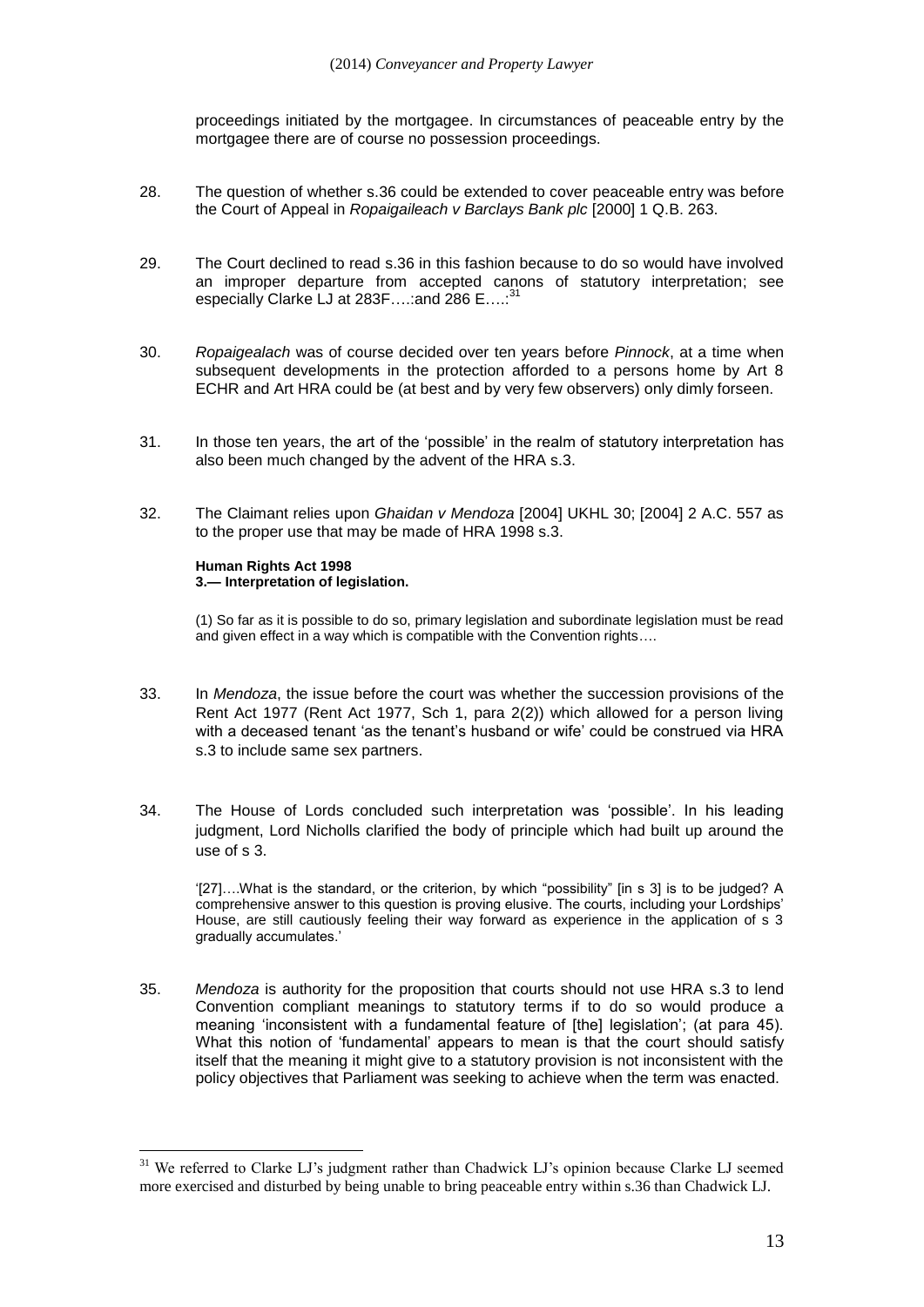36. If neither a fundamental nor systemic matter was in issue however, Lord Nicholls indicated that it was appropriate for s.3 to be used to achieve what would from a traditional understanding of the sovereignty of Parliament and the separation of powers be regarded as very unorthodox results:

'[32]. . . . Section 3 enables language to be interpreted restrictively or expansively. But s 3 goes further than this. *It is also apt to require a court to read in words which change the meaning of the enacted legislation, so as to make it convention-compliant*. In other words, the intention of Parliament in enacting s 3 was that, to an extent bounded only by what is "possible", a court can modify the meaning, and hence the effect, of primary and secondary legislation.'; (emphasis added).

- 38. To bring the doctrine of peaceable entry within the scope of s.36 treat successors cannot credibly be said to undermine a fundamental feature of the AJA 1970 nor to contradict the policy of the Act.
- 39. Lord Nicholls did not think any particular linguistic exactitude was needed in the way in which s.3 could be used:

'[35]…. The precise form of words read in for this purpose is of no significance. It is their substantive effect which matters.'

40. Notwithstanding that observation, the Defendants suggest that the incompatibility is best removed by reading in the following words (in italics) to s.36:

(1) Where the mortgagee under a mortgage of land which consists of or includes a dwelling-house brings an action in which he claims possession of the mortgaged property, not being an action for foreclosure in which a claim for possession of the mortgaged property is also made, *or where the mortgagee seeks to exercise the right of peaceable entry in respect of a dwelling-house occupied as her home by the mortgagor and an application to the court is made by the mortgagor,* the court may exercise any of the powers conferred on it by subsection (2) below…..

41. This reconstruction of s.36 would have no effect on the applicability of the peaceable entry doctrine to premises which were not occupied as a home within the meaning of HRA Art 8.

We were not of course in a position to ask the county court actually to give s.36 the meaning we proposed. As well as being a significant case in housing law terms, the House of Lords judgment in *LB Lambeth v Kay* made an important point of general principle as to the impact of the HRA 1998 on traditional understandings of precedent.<sup>32</sup> Even if a domestic court is firmly of the view that a rule of domestic law articulated by a higher court is incompatible with a Convention Right, and even if that judgment of the higher court was arrived at without any consideration having been given to Art 8, the appropriate way for the lower court to proceed, should it consider the Claimant's submissions well-founded, would be to reject the incompatibility submission, apply the existing precedent but grant permission to appeal.

1

.

 $32$  [2006] 2 A.C. 465 per Lord Bingham at para 43.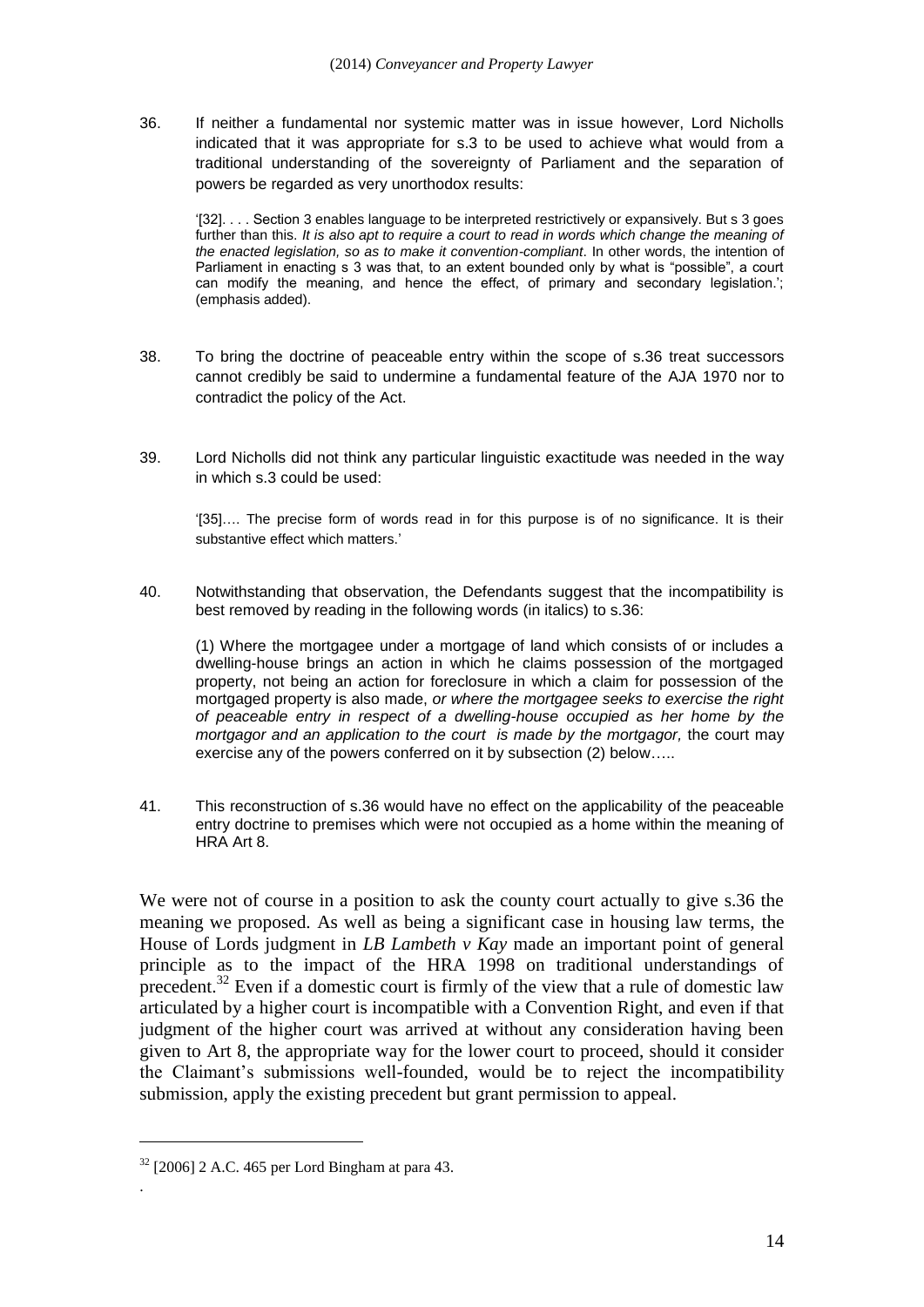Our secondary line of attack was on the common law rule itself, independent of s.36.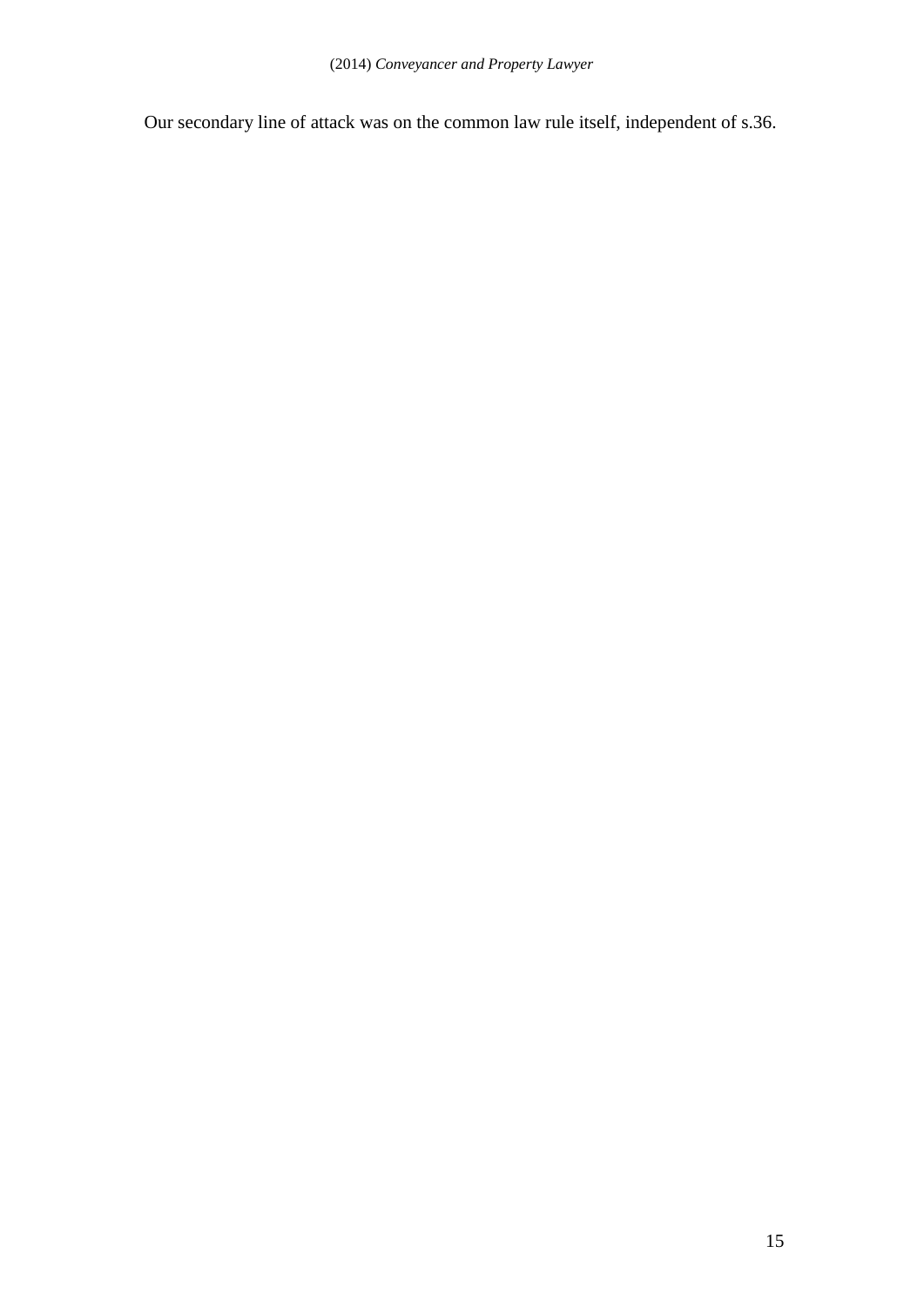#### 4.2. Amending the common law rule.

44. A rule of common law is as susceptible to a challenge that it is incompatible with Art 8 as a provision of a statute. See Lord Nicholls in *LB Lambeth v Kay* [2006] UKHL 10; [2006] 2 AC 465:

[54]... [I]nevitably there may be the exceedingly rare case where the legislative code *or, indeed, the common law* is impeachable on human rights grounds". (Emphasis added).

- 45. The precise implications of the notion that the HRA requires the courts to re-examine common law principles in order to assess their compatibility with convention rights are perhaps most clearly stated by both Lord Nicholls and Lord Hope in *Campbell v. MGN Ltd* [2002] UKHL 22; [2004] 2 A.C. 457**.**
- 46. Lord Nicholls observes at [19]:

In applying this approach, and giving effect to the values protected by article 8, courts will often be aided by adopting the structure of article 8 in the same way as they now habitually apply the Strasbourg court's approach to article 10 when resolving questions concerning freedom of expression. Articles 8 and 10 *call for a more explicit analysis of competing considerations t*han the three traditional requirements of the cause of action for breach of confidence identified in Coco v A N Clark (Engineers) Ltd [1969] RPC 41. (Emphasis added).

47. Lord Hope makes the same point at [86]:

The language has changed following the coming into operation of the Human Rights Act 1998 and the incorporation into domestic law of article 8 and article 10 of the Convention. We now talk about the right to respect for private life and the countervailing right to freedom of expression. The jurisprudence of the European Court offers important guidance as to how these competing rights ought to be approached and analysed. I doubt whether the result is that the centre of gravity, as my noble and learned friend, Lord Hoffmann, says, has shifted. It seems to me that *the balancing exercise to which that guidance is directed is essentially the same exercise, although it is plainly now more carefully focussed and more penetrating*…. (Emphasis added).

- 48. This concept of "more explicit analysis of competing considerations" (per Lord Nicholls) or "more carefully focused and more penetrating" balancing exercise (per Lord Hope) is a requirement of general application, and not one limited only to privacy cases; (although one might readily characterize changing the locks on someone's home and selling it as infringing upon the person's privacy rights).
- 50. The doctrine of peaceable entry has been formulated without any consideration having been given to the importance which Parliament has attached – in enacting Art 8 – to ensuring that our law affords proper 'respect' to a person's home. For that reason alone, it is appropriate that the rule be subject to re-examination.
- 52. That this duty in respect of the common law may sensibly be seen as a corollary of the court's obligations under HRA s.3 in respect of statutory provisions is made clear in the Court of Appeal judgment in *HRH Prince of Wales v Associated Newspapers Ltd* [2007] EWHC 522 (Ch); [2008] Ch 57: per Lord Phillips CJ:

"25 ….. Section 3 of the Human Rights Act 1998 requires the court, so far as it is possible, to read and give effect to legislation in a manner which is compatible with the Convention rights. The English court has recognised that it should also, in so far as possible, develop the common law in such a way as to give effect to Convention rights. In this way horizontal effect is given to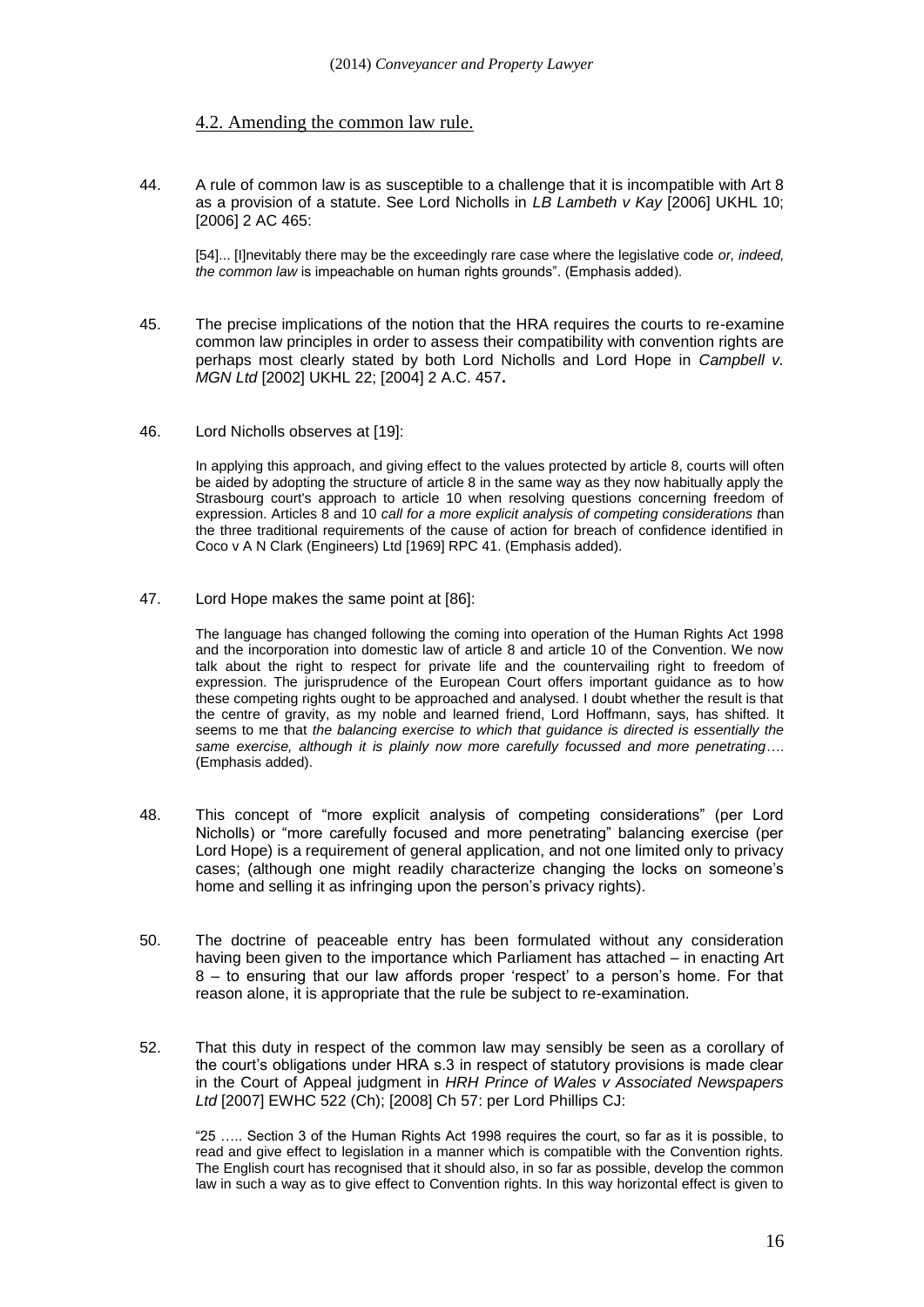the Convention. This would seem to accord with the view of the European Court of Human Rights as to the duty of the court as a public authority: see Von Hannover v Germany (2004) 40 EHRR 1, paras 74 and 78.

- 53. And in all of these cases of course, as Lord Phillips reference to 'horizontal effect' makes clear, both of the litigants were private parties.
- 54. Compatibility with Art 8 could be achieved by amending the rule so that it is inapplicable in respect of premises which are the mortgagor's home within the meaning of Art 8 HRA.
- 55. Again, it is accepted that this court is bound by *Ropaigealach*, notwithstanding that that no consideration was given in that case to HRA s.3 or Art 8. The appropriate way for the court to proceed, should it consider the Claimant's submissions well-founded, would be to:
	- 1. Dismiss the claim
	- 2. Grant permission to appeal
	- 3. Grant an interim injunction requiring that:
		- (a) the Defendant restore the Claimant to his home; and
		- (b) the Defendant take no steps to sell the Claimant's home.

#### **Conclusion**

Given that Mr Anderson's house was up for sale on *Rightmove,* a certain urgency attended the lodging of his claim and the associated application for the interim injunction. We sent our skeleton argument and authorities bundle to the court along with the claim form, and the listing office at the county court was helpfully accommodating, finding us a two hour slot just a few days thence. Happily, and unsurprisingly, receipt of our skeleton prompted a wee rethink on the part of Obelisk. Obelisk's lawyers immediately agreed to return Mr Anderson into possession and to discontinue any attempts to sell the house. Negotiations then continued as to damages and costs, which were settled on the basis that Obelisk would pay Mr Anderson damages equivalent to one month's notional rental value and the costs he had incurred so far.

Mr Anderson's case is another example of what I have previously referred to as 'invisible law',  $^{33}$  a situation – generally known only to the parties in the proceedings – in which one side chooses not to stand on what appears to be a clear legal doctrine either for fear that litigation may lead the doctrine to be changed or because the cost in terms of money and/or aggravation in pursuing the case make swallowing a 'defeat' in the instant case a practicable proposition. There is no way of knowing how many times mortgagees are currently exercising the right of peaceable entry and not meeting informed resistance from the mortgagor. It may well be that the number of instances is quantitatively insignificant. But if - as is surely the case - use of the

<sup>1</sup> <sup>33</sup> "The holy grail as an empty chalice: proportionality review in possession proceedings after Pinnock and Powell' (2013) *Journal of Planning and Environment Law* 622 at 631.